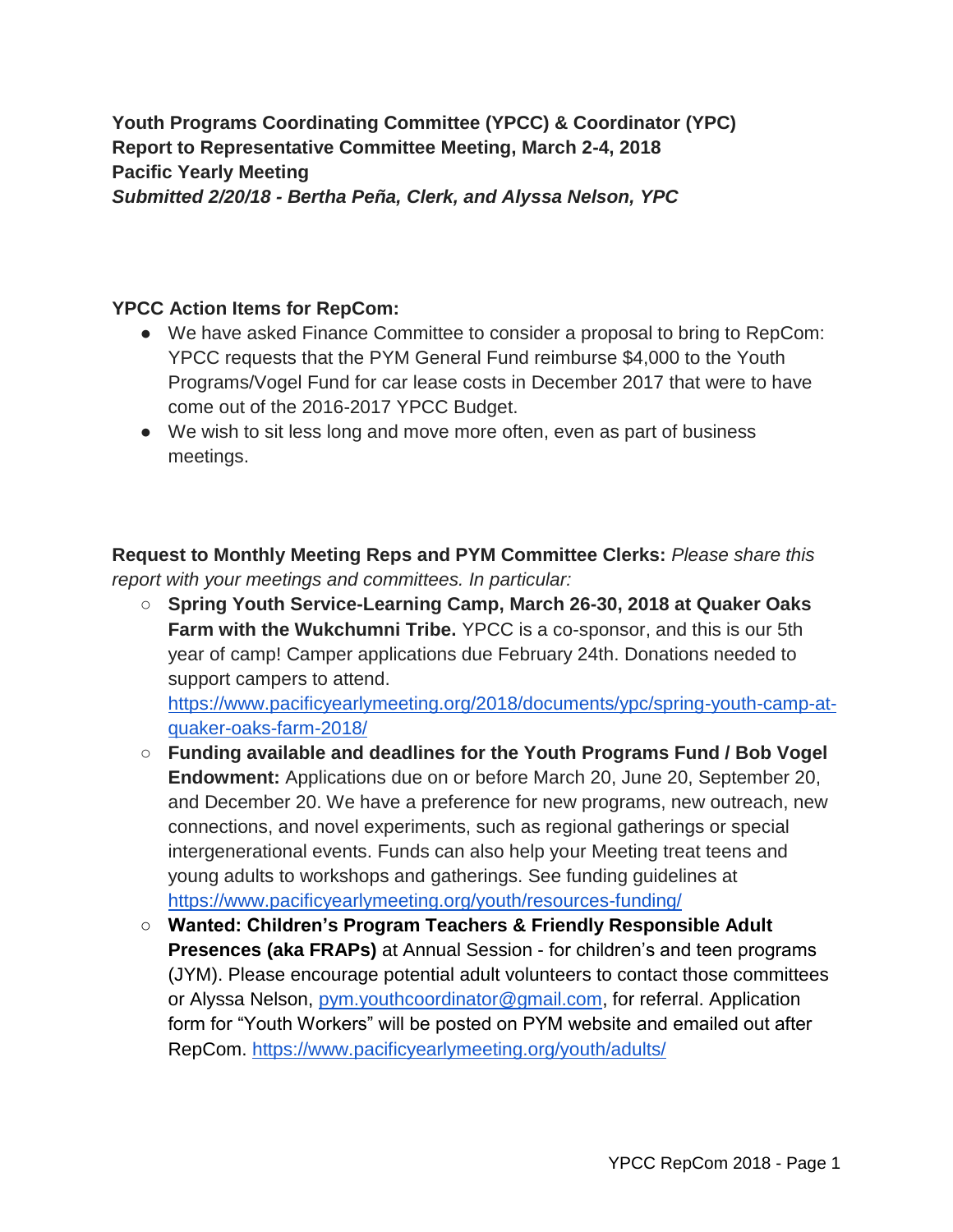### **What the Committee (YPCC) has been working on:**

- **Continued education** of PYM Friends and reporting on how the YPCC and YPC act as a resource within PYM, including **stewardship of the Bob Vogel Endowment / Youth Programs Fund**.
- **Co-Sponsor of Spring Youth Service Learning Camp** at Quaker Oaks Farm
- **Diversity and Inclusion:** In reviewing our goals and objectives document, YPCC members noted that we would like to be more inclusive as a Society and to have this concern integrated into how we work as a committee. How can we get more young people, People of Color, and individuals from other underrepresented groups involved with Friends? How could we better provide mentorship to the white people and wealthier people among us? We are in the process of liaising with M&O subcommittees on Racial Justice and Right Relationships, and considering options for creating outreach materials especially for young adults that could be posted in meetinghouses. We are also evaluating our use of electronic outreach and social media and look forward to collaborating with PYM's new Communications Committee (to which Alyssa is already ex officio).
- **Interest Group proposal:** "Building an Intergenerational, Diverse, Inclusive Friends Community," an active, interactive opportunity for all ages, facilitated by members of the PYM Youth Programs Coordinating Committee and building on this year's PYM Annual Session theme of "Faithfulness, Radical Vulnerability, and Love." Includes some concepts reaped from attending the California Indian Conference in April 2018 and the Reunión General / General Meeting of Friends in Mexico in May 2018, the theme of which was "Are our young people called to serve God?"

# **What the Coordinator (YPC) has been working on:**

- Continued support to various age-based groups within PYM (Junior Yearly Meeting/JYM teens and adult support committee, Children's Program, Young Adult Friends)
	- Supporting JYM in logistics for in person planning meeting in conjunction with RepCom. This included creating a new, online registration form for RepCom to facilitate arrangements and transportation.
	- Supporting JYM, CPC, YAFs, and M&O with program planning. Coordinating communication about joint activities for AS.
	- Supporting JYM and CPC outreach to potential volunteers (FRAPs and Teachers), and training and orientation for AS.
	- Financial assistance options: Improving awareness and access to info for youth and families to attend AS.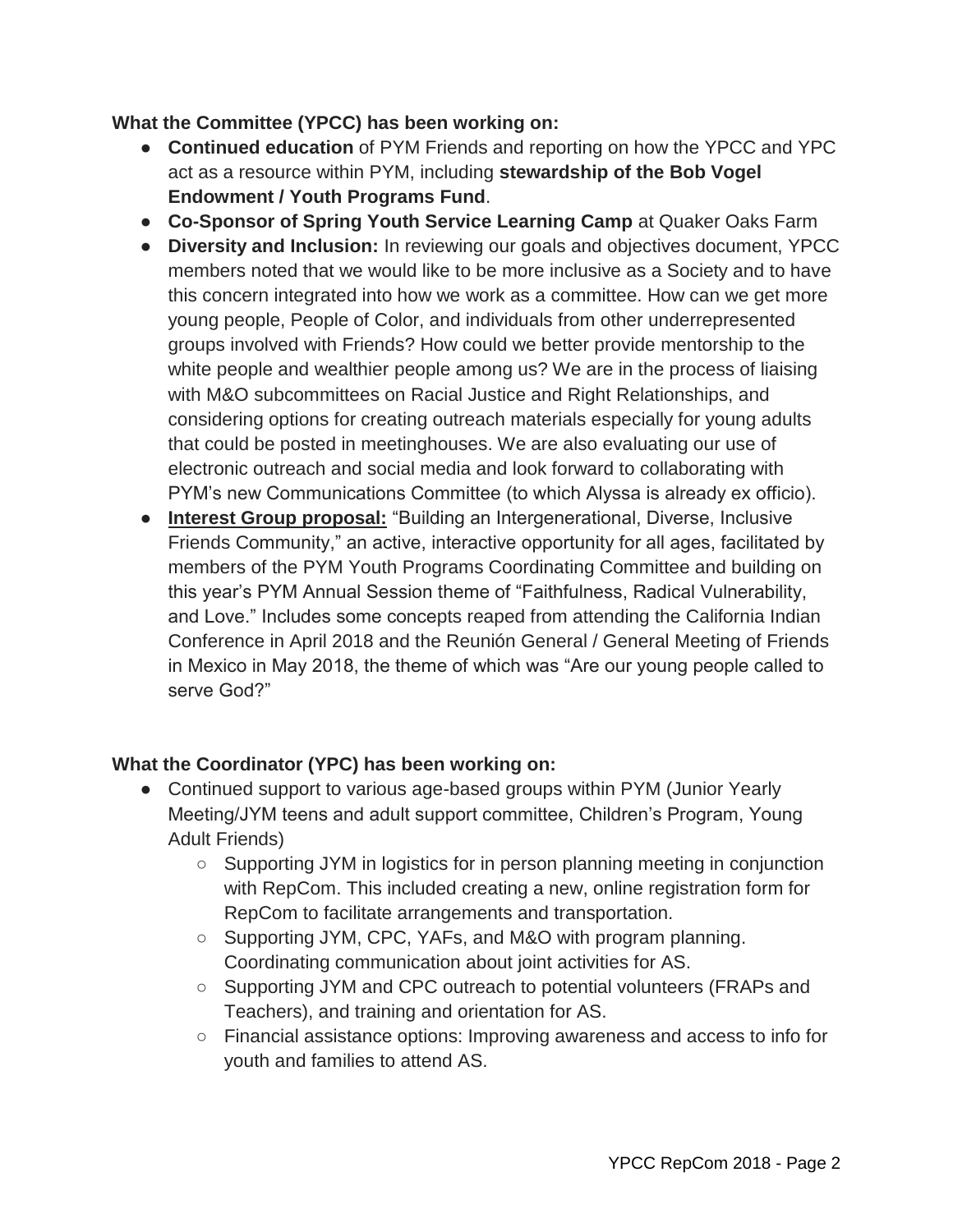- Collaboration with other committees and officers, such as M&O, Presiding Clerk, Assistant to Clerk, Registrars, Communications Committee
	- Improving registration forms and processes for Annual Session
	- Contributing to visioning a new Right Relationships Subcommittee of M&O
	- Serving ex officio on Communications Committee, particularly on the website content team

# **Programs and Calendar Highlights:**

- Our Youth & Intergenerational Calendar on the PYM website <http://www.pacificyearlymeeting.org/youth/calendar/>
	- Please see announcement about Spring Camp above

# **Australia "Traveling in the Ministry" Report Revision:**

- A draft was shared along with the AS 2017 reports about this 2016 project.
- Revision of report is nearing completion and will be on the YPC Committee page [https://www.pacificyearlymeeting.org/committee-newsletters-and-reports/youth](https://www.pacificyearlymeeting.org/committee-newsletters-and-reports/youth-programs-coordinating-committee/)[programs-coordinating-committee/](https://www.pacificyearlymeeting.org/committee-newsletters-and-reports/youth-programs-coordinating-committee/)

### **State of the YPCC:**

The YPC Committee continues to meet once a month via conference call to talk about pending matters, review proposals and requests for funding or other support, receive updates on events, and carry out subcommittee work. The Supervisor communicates more frequently with the Coordinator, usually by email and phone. We again had our annual face-to-face meeting in conjunction with College Park Quarterly Meeting's winter gathering at San Francisco. We thank Berkeley Friends Meeting for hosting us that weekend.

We considered these question in worship-sharing, reflecting on our own spiritual experiences as adolescents (defined by modern neuroscientists as approximately age 12-24 -- a much longer growth period than we usually think of). *Were you part of a spiritual community? What kind of instruction did you get? What kinds of experiences did you share? Did you have solitary spiritual experiences? Were there readings that were important to you?* 

We also continued to consider these questions: *Is there a way that the YPCC can help meetings to connect/reconnect with their young people? Help young people to connect/reconnect with their meeting?*